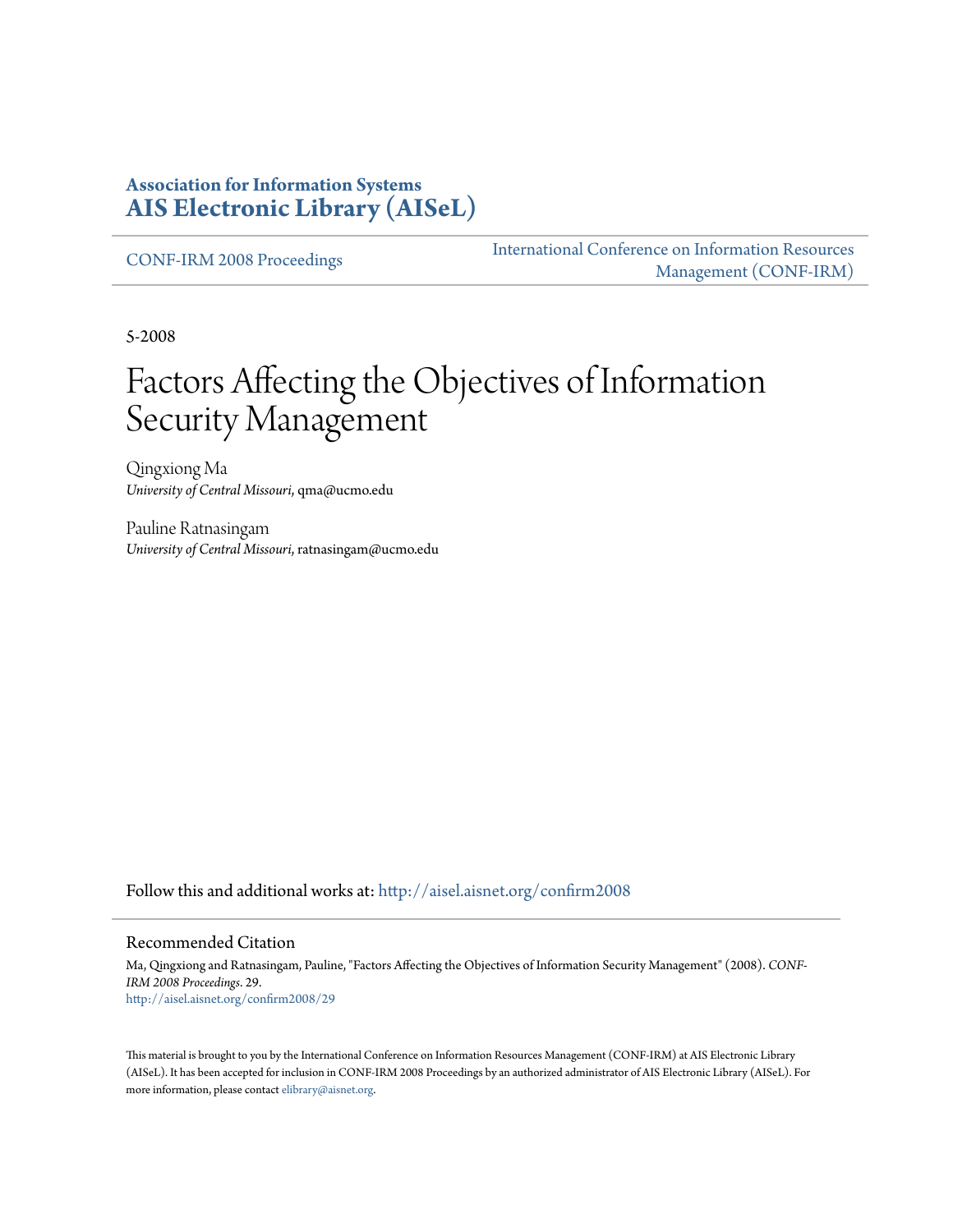## **44F. Factors Affecting the Objectives of Information Security Management**

Qingxiong Ma University of Central Missouri qma@ucmo.edu

Pauline Ratnasingam University of Central Missouri ratnasingam@ucmo.edu

## *Abstract*

The issue of information security management (ISM) had been widely studied with different approaches and from different perspectives. To have the right security objectives is the primary step to achieving an effective security program. Based on the contingency theory, a conceptual model of factors that determine ISM objectives was proposed. To validate this model, a webbased survey with open-ended question was conducted. The responses from 120 certified information security practitioners were categorized and analyzed. The paper contributes to theory as it extends previous studies applying the technological, organizational and environmental framework to include factors that impact ISM. Further, it contributes to practice as it increases the awareness and importance of ISM.

## *Keywords*

Information Security Management, Objectives, Web-based survey, Qualitative analysis

## **1. Introduction**

Like any management initiative, to establish an acceptable level of information security management (ISM) objectives is the primary step to achieving an effective security program. The objectives allow organizations to be proactive, instead of reactive (Locke & Latham 1990). Although the ISM program will vary from organization to organization with different business context and there may be no ISM objective that can fit everywhere, the factors that influence people's values and increase the understanding of ISM, based on which the decisions on the ISM objectives are made, may be shared across organizations. The knowledge of these factors not only help understand the context in which the security issues occur and the basis of the security objectives suggested by both researchers and practitioners, but also help understand the gaps between academic research and security practitioners expectation and identify the directions for future ISM research. This study aims to identify the determinant factors of ISM objectives based on the contingency theory and the qualitative analysis of the findings from certified security professionals.

## **2. Theoretical Background**

#### **2.1 ISM Objectives and Values**

Information security has been considered to consist of three main objectives: information confidentiality, integrity, and availability (Blackwell 1998, Fried 1994, Peltier 2003). Confidentiality is the protection mechanism that keeps information from being read by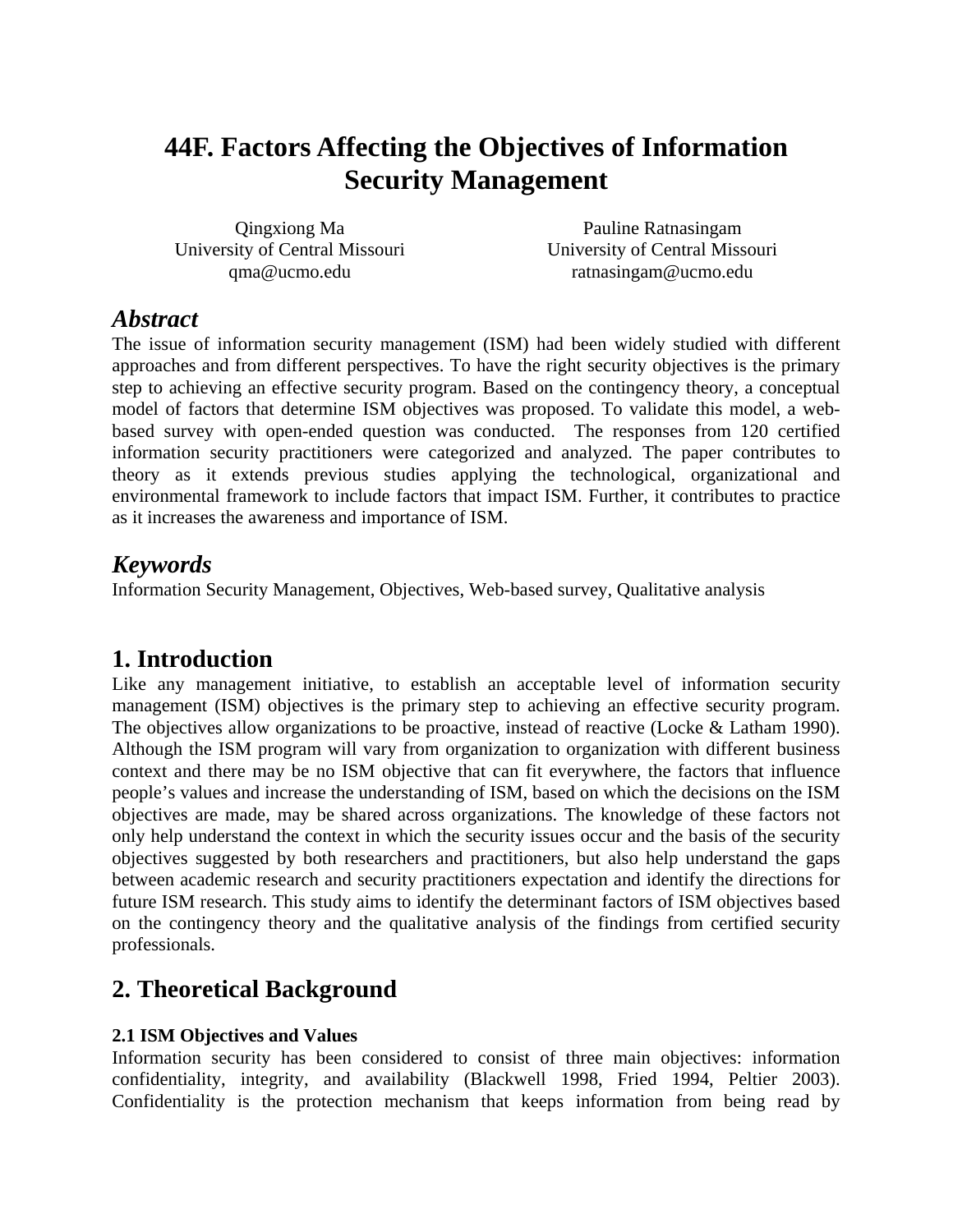unauthorized people. Breaches of confidentiality can occur when data is not handled in a manner adequate to safeguard the confidentiality of the information concerned. Such breaches can take place by word of mouth, printing, copying, e-mailing or creating documents and other data, etc. Integrity refers to a state of completeness, wholeness, and soundness, including mechanisms such as checking sequence numbers, check-sums, and hash totals to assure that information stored in the computer is not contaminated or changed in a way that is not appropriate. The whole system (hardware, software, communications) must be able to maintain and process data correctly without unauthorized modification or disclosure (Hutt, Bosworth, and Hoyt 1995). Availability is ensuring that data can be accessed by all authorized people. The system must provide efficient response and adequate capacity in order to support acceptable performance.

Byrnes and Porter (2003) asserted that security is more than just trying to meet the confidentiality-integrity-availability objective elements. They suggested a fourth element: *nonrepudiation*. Non-repudiation means to ensure that a transferred message has been sent and received by the parties claiming to have sent and received the message. It is a way to guarantee that the sender of a message cannot later deny having sent the message and that the recipient cannot deny having received the message (EarthWeb 2003). Other objective elements include authentication, authorization, and identification (Boykin 2003; Host 2001; Parker 2002).

To achieve the goal of ISM, a specific level of each objective element has to be defined. For example, to what level of confidentiality, a type of information or information system should be protected. Similar decision needs to be made in the level of availability. Is 99.99% level of availability enough? These decisions of security objectives are based on the process of information assets classification and risk analysis. However, there are many factors affecting the security objectives. Especially, with the Internet technology, organizational information can be accessed from many different sources throughout the world.

Previous researchers suggest that objectives are created based on people's assumptions and values (Keeney 1992). Dhillon and Torzadeh (2006) argued that the value-focused thinking is an appropriate approach when we need to develop a comprehensive list of objectives when the reference theory may not always be appropriate for developing new constructs. Based on valuefocused thinking perspective, they did a study on the assessment the information system security in organization. In the same vein, Drevin, Kruger and Steyn (2006) studied the assessment of information communication and technology security awareness in an academic environment, and they identified the fundamental objectives that are the key areas of concern and can be used in decision making in security planning.

#### **2.2 Contingency Theory**

Setting reasonable objectives ISM requires an understanding of organizations. According to James D. Thompson, one of the foremost sociological thinkers about the dynamics of complex organizations and the first systematic contingency theorist (Rushing 1976), an organization is a "open systems, hence indeterminate and faced with uncertainty…" (p 10). Survival of the system is the goal, and the parts and their relationships presumably are developed through an evolutionary process. Organizational structure is shaped by rational action to the environment. The environment includes institutions or forces (such as suppliers, customers, competitors,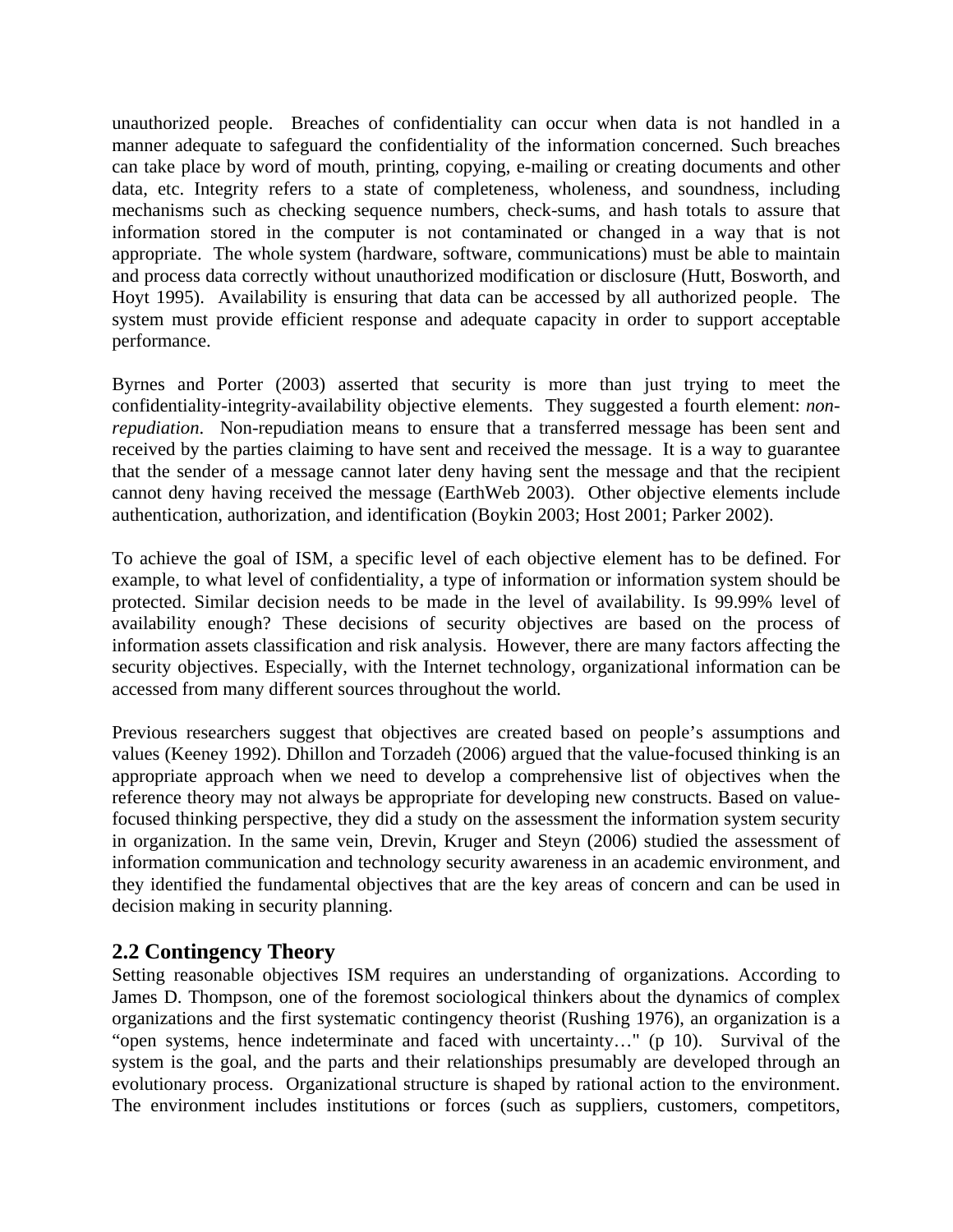government regulatory agencies, public pressure) that are outside the organization, but over which the organization has little control. There must be a fit between the organizational structure and the organizational environment (Donaldson, 1995; Karlene, 1995). Environmental change causes a misfit with organization structure. When the organizational structure is "not in balance" with the environment, the organization will have low performance. Technology and other contextual and environmental factors are the main determinants of organizational structure.

Based on contingency theory, many information systems researchers have identified user requirements. For example, in the research of software project coordination, Andres and Zmud (2002) suggested that the work group's information processing needs must "match" or "fit" the information-processing capacity associated with the coordination strategies utilized. "The contingencies faced by a work unit (such as task interdependence, task uncertainty, and goal conflict) dictate the extent of information exchange and decisional autonomy required to effectively complete project tasks" (p 42). Other researchers applying contingency theory include Bailey and Pearson (1983), Baroudi, Olson, and Ives (1986), Nidumolu (1996), Lee and Grover (2000), and Becerra-Fernandez and Sabherwal (2001).

The contingency theory not only explains why organizations have to react to the organizational information security change, but also indicates that the process of this reaction is dynamic, not static. Ironically, most current security "best practices" and security management strategies are static, ineffective, and dogma-based (Tippett, 2002).

#### **2.3 Factors Affecting ISM**

Von Solms (1998) indicated that security objectives and activities must be conducted based on business objectives and requirements, and led by business management. Nosworthy (2000) recommended the following factors that should be considered during ISM implementation: people, culture, people's attitude, security education and training, ownership and responsibility. Some managerial factors were found to facilitate ISM include the support and commitment of top management, security education and training, and appropriate regulations. While the factors inhibit the ISM include, but not limited to, the lack of understanding, awareness, and financial resources. Studies also found that organizational factors such as industry type and organization size have significant impacts on the effectiveness of implementing ISM (Chang  $\&$  Ho 2006; Kankanhlli et al. 2003).

In the process of technology innovation and transfer, Tornatzky and Fleischer (1990) identified three aspects of a firm's context that influence the process by which it adopts, implements, and uses technological innovations. *Technological context* describes both the existing technologies in use and new technologies relevant to the firm. *Organizational context* refers to descriptive measures about the organization such as scope, size, and the amount of slack resources available internally. *Environmental context* refers to the arena in which a firm conducts its business—its industry, competitors, and dealings with government. This technological-organizationalenvironmental (TOE) framework has been used by many IS researchers (Iacovou et al. 1995, Chau and Tam 1997, Thong 1999). One of the important examples is the study of E-business adoption by Zhu et al. (2005, 2006). We believe that the TOE framework is also appropriate for studying the objectives of ISM.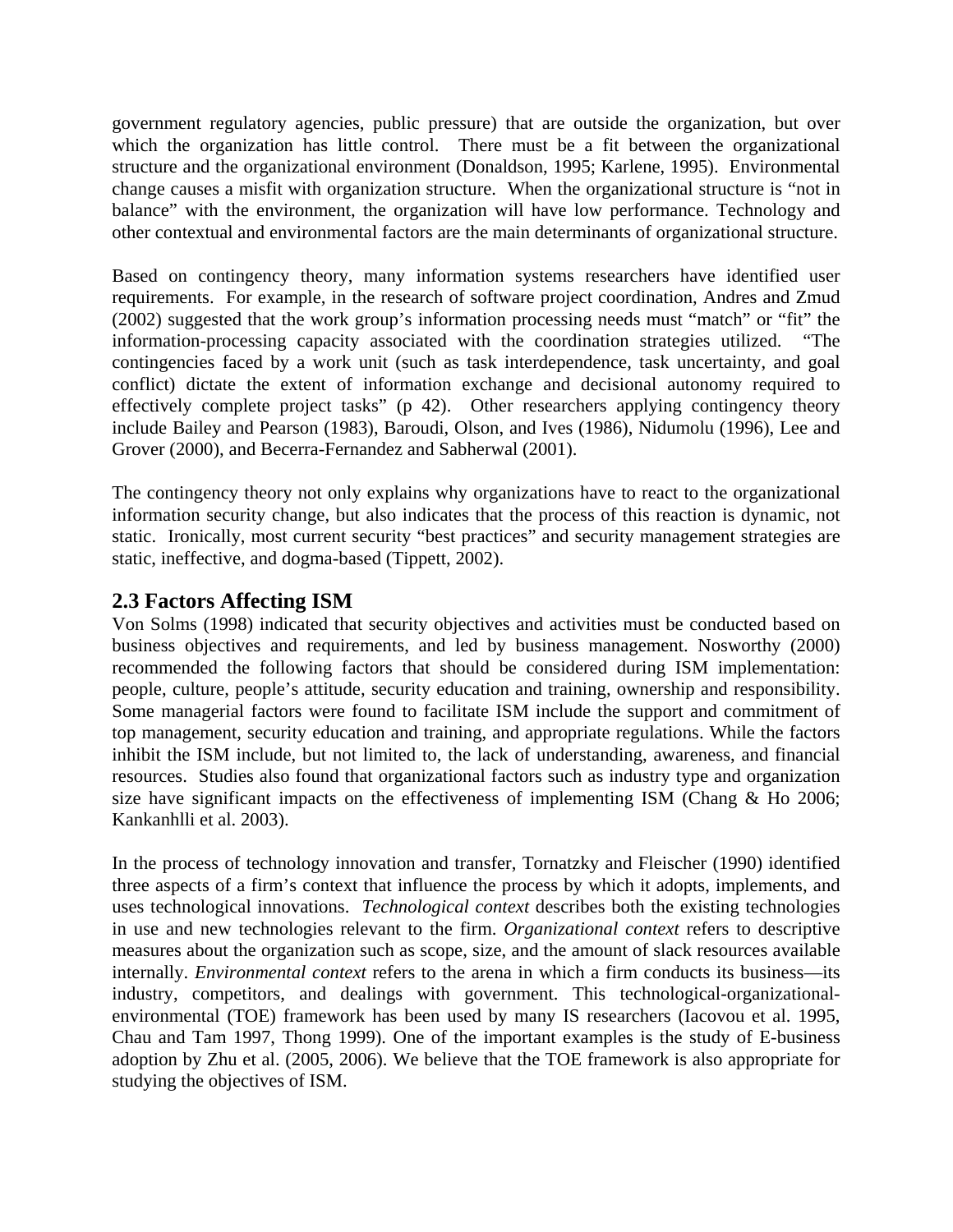## **3. Research Model**

Grounded in contingency theory, ISM objectives, and the TOE discussed above, we proposed a conceptual model of antecedents of ISM objectives (presented in Figure 1). In this framework, contingency theory and the TOE framework provides a theoretical basis for linking antecedents and ISM objectives. The ISM objectives are set by top management and are formulated in an unambiguous way based on the analysis of security threats, national/international laws, agreements, standards, and organizational business objectives. Every enterprise, department, and group (sometimes even individuals) must have a clear sense of purpose towards its information security goals. The contingency theory also helps us understand why the process is dynamic and why it is necessary to make changes to improve ISM mechanism such as an information security department or special team, appointing a Chief Security Officer (CSO), or outsourcing the security function. Thus the model provides a direction or guideline for management that ISM is an evolving process. Table 1 identifies the key constructs taken from the conceptual model and presents its definitions.



**Figure 1**. The Conceptual Model

## **4. Research Method**

A web based survey with open ended question on ISM objectives was used in this study. The qualitative feedbacks were analyzed and categorized into the factors that determine ISM objectives.

### **4.1 Sample Subjects**

One hundred twenty certified information security professionals participated in this study. The contact information was obtained from the website of the International Information Systems Security Certificate Consortium (ISC)2, a not-for-profit consortium and certification organization. This organization is charged with maintaining various Common Bodies of Knowledge (CBK) for information security professionals and for individuals seeking various certifications (including CISSP and SSCP). The directory on this website can be accessed through a search engine with search options such as certification or location (country). Utilizing this search capability, we obtained contact information for certified information security professionals who resided within the United States.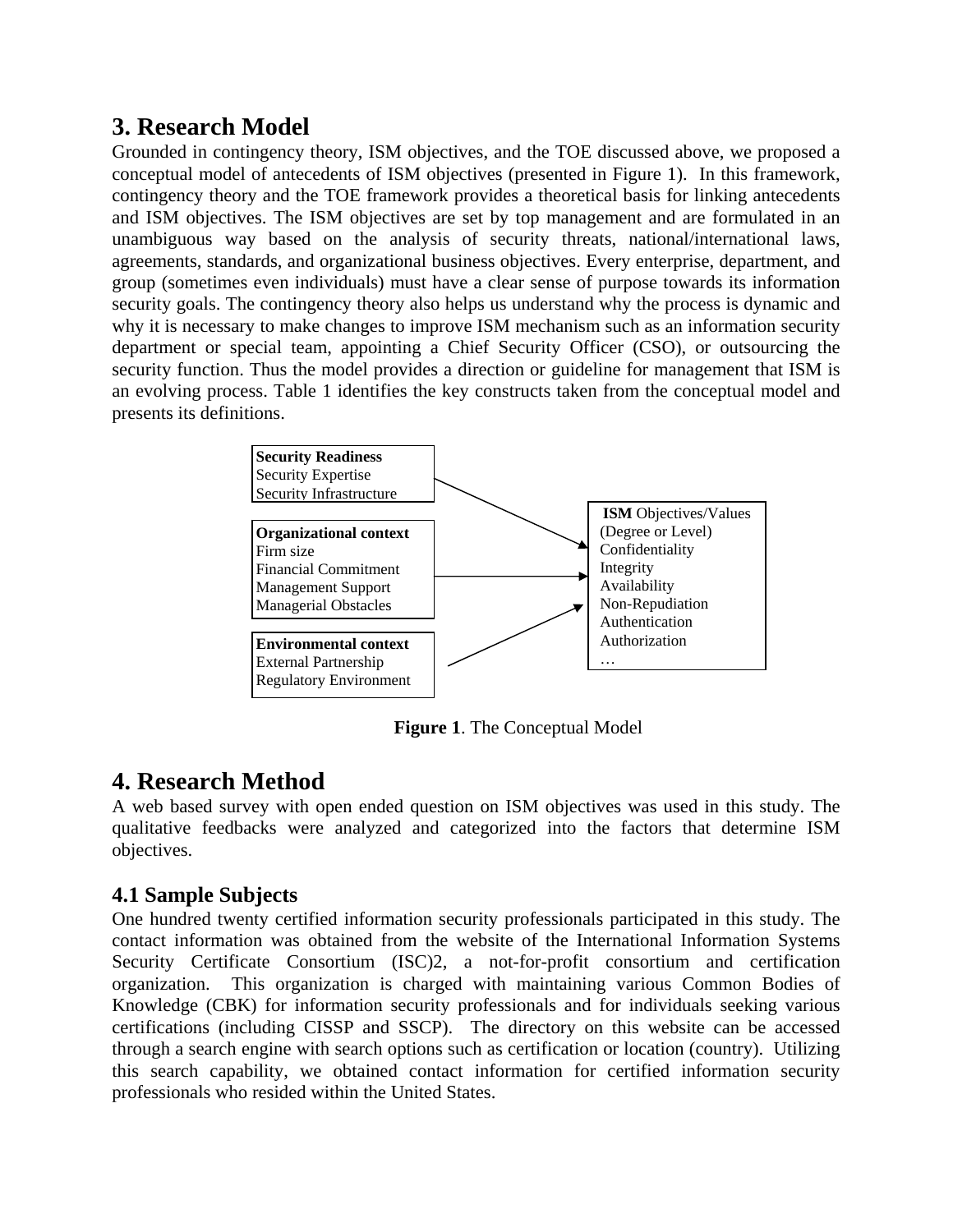| <b>Construct</b>          | <b>Definition</b>                                                                             |
|---------------------------|-----------------------------------------------------------------------------------------------|
| <b>Security Expertise</b> | IS professionals possessing the knowledge, skills and expertise to implement IS security      |
|                           | measures in a business.                                                                       |
| Security                  | Technological solutions that enable security control such as authorization mechanisms and     |
| Infrastructure            | anti-virus software.                                                                          |
| Firm Size                 | Firm size is measured by the number of employees                                              |
| Financial                 | Money specifically funded or budgeted to cover the expenses incurred from enforcing IS        |
| Commitment                | security measures.                                                                            |
| Management                | Practices enforced by management to facilitate IS Security implementation and                 |
| Support                   | management on an ongoing basis.                                                               |
| Managerial                | Challenges, obstacles or barriers in implementing and managing IS security such as            |
| <b>Obstacles</b>          | restructuring, process changing, and acquiring new expertise.                                 |
| External                  | IS security is affected by other businesses such as partners in the supply chain, IT security |
| Partnership               | consulting services or outsourcing firms.                                                     |
| Regulatory                | Regulations of government or industry affecting a business in IS Security implementation      |
| Environment               | or routinization.                                                                             |

**Table 1**. Constructs Definitions in the Conceptual Model

The majority of subjects who participated in this study are males. About 17 percent of respondents are under 30 years old, while 46 percent of the respondents are over the age of 40. Approximately 75 percent of certified information security professionals have six or more years of work experience. Over half of the respondents in this study are in management positions.

### **4.2 Instrument Design**

The purpose of this research is to identify the determinants of ISM objectives. Unfortunately, no instrument can be borrowed or refereed from previous studies. Based on an empirical study, the researcher identified six most cited objectives, which are presented by 26 items (Appendix A). Since values are the basis on which objectives can be created (Dhillon & Torkzadeh, 2006), the respondents were asked to make any comments on these items with open-ended question. Openended questions allowed us to gather rich information and discover information that was not included in the objectives list.

### **4.3 Data Collection**

The respondents were primarily contacted via email. Each e-mail contained a request to participate. Altogether, six hundred information security professionals were contacted, and 150 completed responses were received. After screening the data, we removed 21 "invalid" responses, and there were 120 usable responses remained in the dataset, which represented a response rate of 21 percent (120/600). This response rate was considered acceptable given the nature of the study.

### **4.4 Response Classification**

Based on the proposed framework, the collected responses were categorized into one of the eight constructs. In order to validate the classifications, five independent assistants participated in this process. They were asked to classify the responses based on a given protocol (Appendix B), in which the definitions of each category and a classification table were provided. Consensus was then reached by a focus group discussion and selecting the category that received the most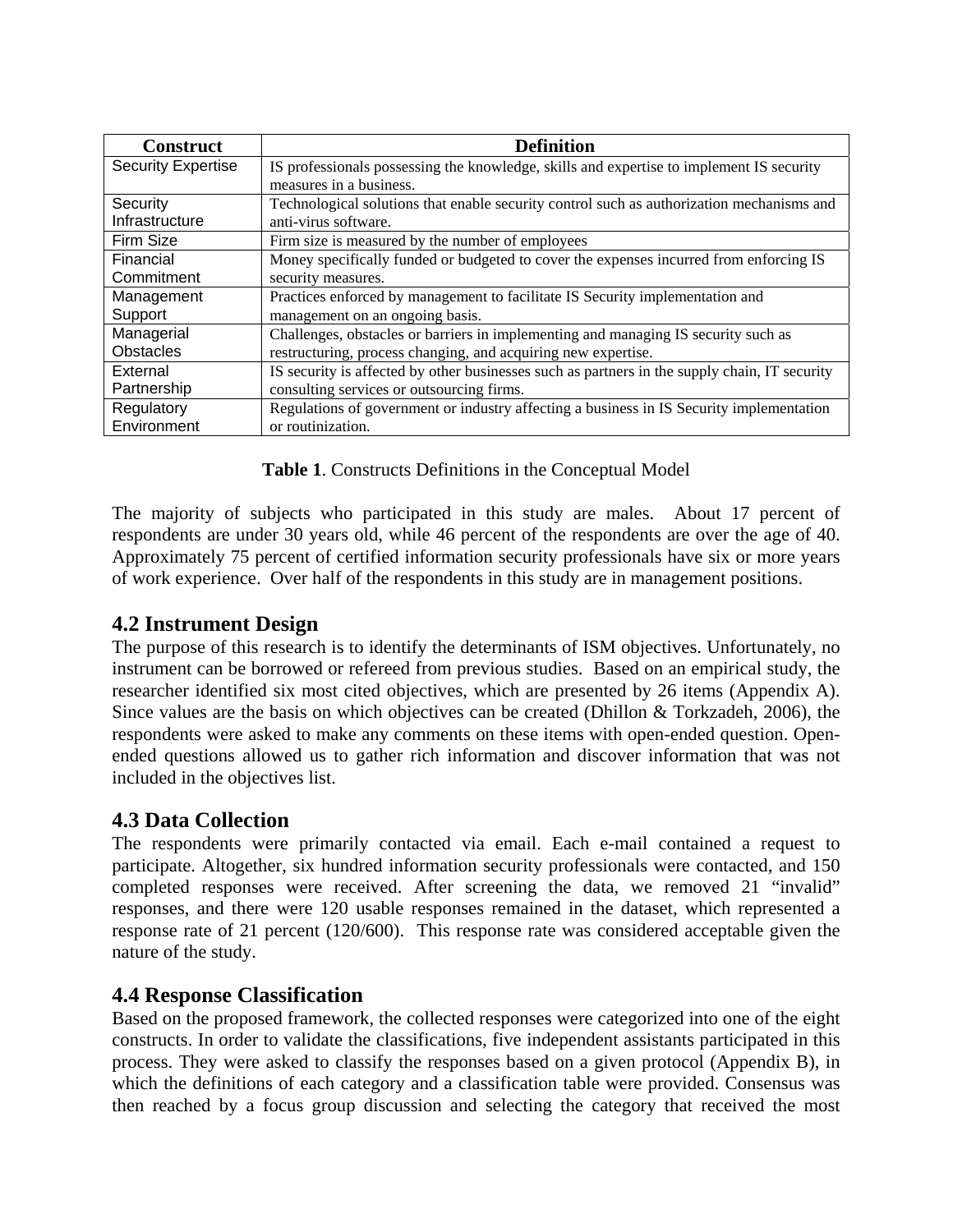designation by the assistants for each response. The consensus classification was then compared to the proposed model resulting in a 60% percent agreement level. Cohen's unweighted kappa is 0.5, which is significant according to Landis and Koch (1977).

## **5. Findings and Discussions**

The key findings after undertaking a qualitative analysis of the comments from the IS professionals are presented under the following categories.

## **5.1 Security Readiness**

Security readiness was represented via two items: security expertise and security infrastructure. Security expertise examines the employees' level of technical skills and security infrastructure examines the technical solutions available to protect the IT system, information, and environment of the organization.

#### *5.1.1 Security Expertise*

The focus of security expertise is on the employees, especially the certified security professional's level of technical skills, knowledge and expertise in ISM. The findings suggest the need to involve both IT department and end users in managing security. Traditional risk management has been effective in addressing the security needs of a single organization and its relationships. However, globalization, business relationships, and technology pose challenges in terms of identifying roles and responsibilities pertaining to security. There is a difference in opinion among management about the awareness and importance of security. It is important to identify the roles of the employees in the IT department as to who will focus on security based on their security expertise. Further, there is a constant need to educate and train managers on the importance of security (as in training IS professionals to detect errors and correct them in a timely manner).

#### *5.1.2 Security Infrastructure*

The focus of security infrastructure is on the ability to put best use of the existing technological solutions to monitor security. The findings suggest it is important to maintain the security infrastructure as it facilitates the management of security within and outside of the organization. In particular, devices such as the use of biometrics should be center-managed, well maintained and restricted to only authorized users. Although firewalls, encryption mechanisms, authentication mechanisms, and non-repudiation mechanisms are used to facilitate ISM, they need to be continuously checked for consistency and operating properly. The emphases should be placed in the ISM processes such as risk analysis, architecture review, code inspection and security testing. Very often the lack of proper monitoring mechanisms revealed the lack of complete and effective security management.

### **5.2 Organizational Context**

Organizational context was measured by four items: firm size, financial commitment, management support, and managerial obstacles.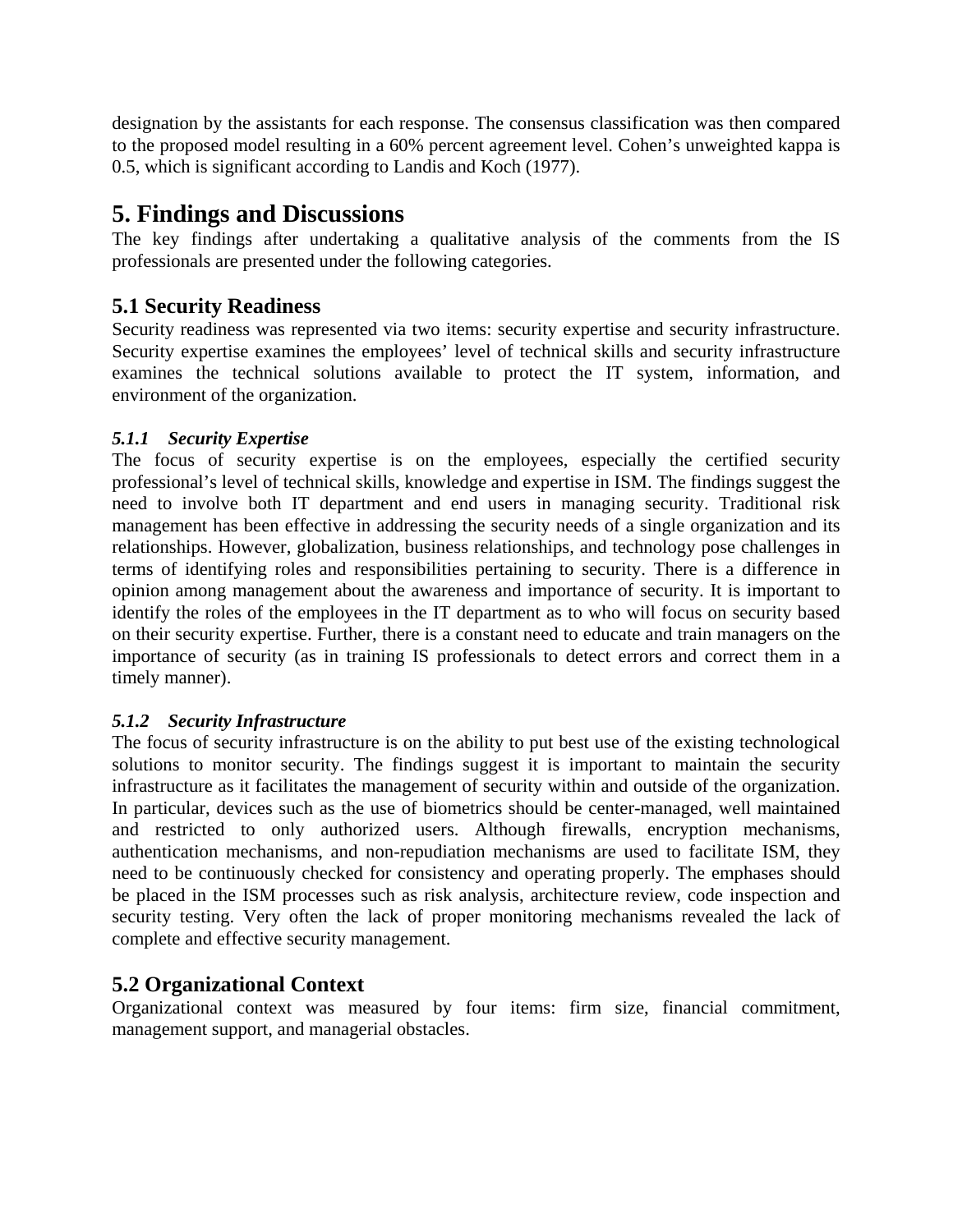#### *5.2.1 Firm Size*

Firm size examines the extent of both financial and human resources that can be available for improving ISM. The findings suggest that the size of the firm influences the quality of ISM. A large firm may have more human and technological resources available to implement a quality security procedure versus a smaller firm whose focus is on the economic returns. Further, the larger firm is able to take greater risks in implementing a variety of security mechanisms versus the smaller firm who relies on the standard operating procedures. There were also concerns with large firms on the distributed and heterogeneous environment they operate posing a lack of control in ISM due to its large scale of business processes and operations.

#### *5.2.1 Financial Commitment*

Financial commitment examines the funding allocated to improve security management. The findings suggest that effective security management costs money. Financial commitment was a great concern and challenge for IS managers as they need to value the cost budgeted and planned for security management versus the actual amount of funds spent on ISM. Further, funds were needed for non security objectives and these funds were taken from the same budget. Management needs to enhance the cohesiveness in financial decision making as they operate in a distributed management. Senior management should clearly communicate and cooperate with other managers when it comes to allocate funds to ISM and rigorously pursue efficiencies for valued items in security objectives, streamline regulatory system, and cut "red tape".

#### *5.2.2 Management Support*

Management support focuses on the business practices where top management involvement and commitment is seen in enforcing and implementing security procedures continuously. Although the findings reflect the importance of security management, they suggest a lack of management support. Sometimes there is resistance from management when it comes to the improvement of security. Hence, the objectives of both manager of IT security and the CEO of the firm were inconsistent and lacked flexibility. Management needs to put aside their power struggles and establish an environment that entails a high degree of trust and certainty in order to ensure effective security practices.

#### *5.2.4 Managerial Obstacles*

Managerial obstacles focus on the challenges and barriers top management encountered when implementing and managing ISM. The challenges faced by the managers revealed they lacked effective ways to resolve problems. The most serious concern is that security is viewed as an afterthought, that is, after the breach and loss has occurred. Although standards and polices existed, there were no mechanisms to monitor if the standards, policies and "best business practices" were actually enforced. The IT security managers understand the importance of security, but the business unit managers were only interested in the business operations and profit by reducing cost. In most cases managers believe that their employees can be trusted which is not true in all cases. Most of them do not understand the effects and impact of security. Hence, management is faced with the challenge to enforce collaboration and restore good communication and training among all the employees on the importance of ensuring security mechanisms and best business practices.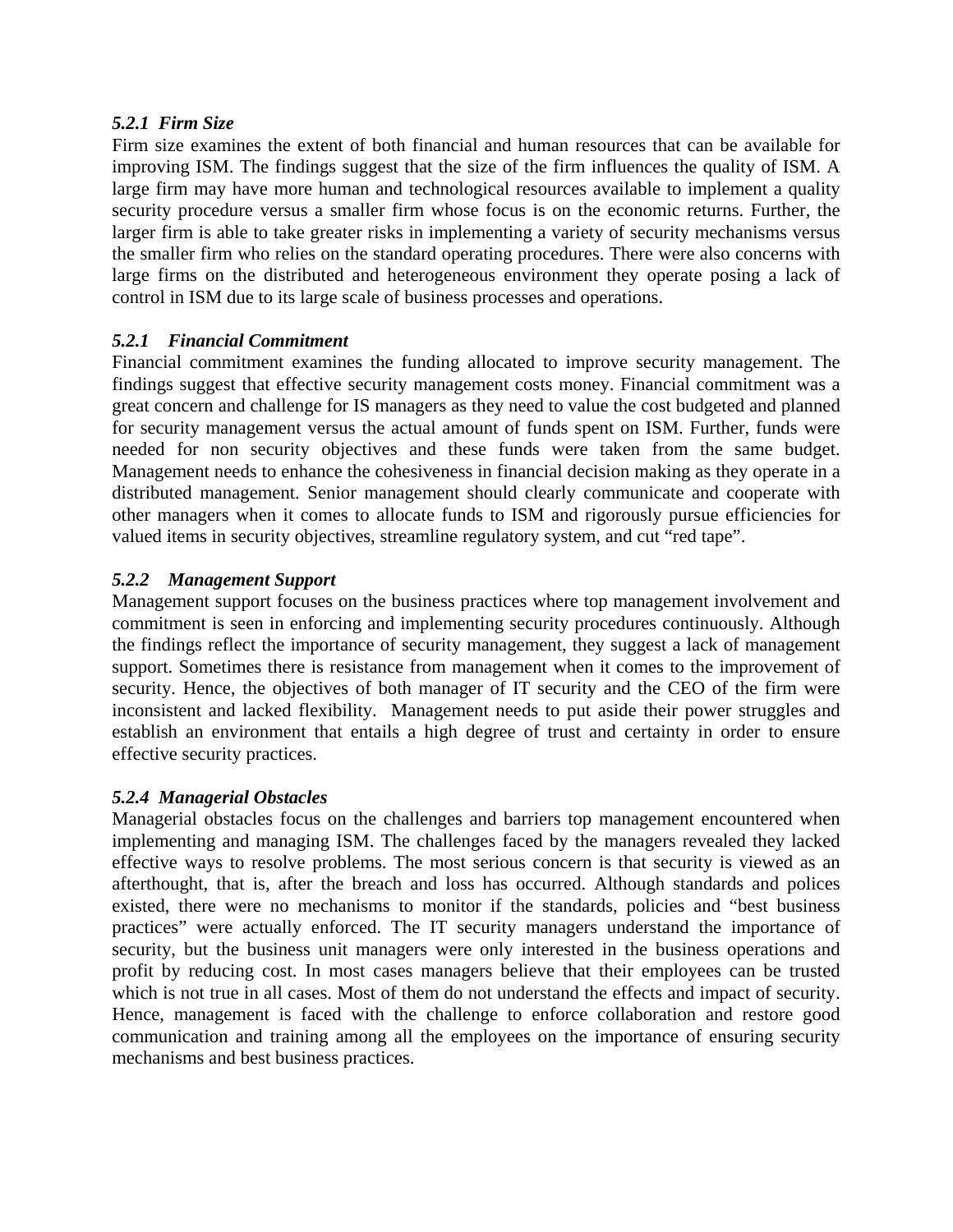## **5.3 Environmental Context**

Environmental context was measured external partnerships and regulatory environment. While external partnerships examine the external stakeholders who interact with the firm and how it impacts their ISM, regulatory environment examines the audit, security policies and standards imposed to manage information security.

#### *5.3.1 External Partnerships*

The findings suggest that sometimes there is a need to outsource or seek external expertise when implementing security mechanisms such as encryption. Again managers have to ensure they consider external partners in their security planning and risk management strategies because heterogeneous stakeholders playing varying roles and also the fact that the organization may compose of diverse organizational cultures.

#### *5.3.2 Regulatory Environment*

Regulatory environment focuses on the industry and government standards and regulations that impact security implementation. Regular audit was conducted to ensure that the data centers were compiling with the security policies that were approved by corporate security. The employees would like to see that security audit was properly conducted by qualified practitioners. Even though senior management assumes that their branch office complied with the security policies, security vulnerability assessments, and used ISO evaluation criteria, there were no mechanisms in place to prove if this was actually the case. This suggests that there is a need to further improve security audit measures.

## **5.4 Implications**

If an organization wishes to develop an information security program, the first step is to set appropriate ISM objectives based on a comprehensive understanding and assessment of their business environment as well as organizational goals.

The environmental factors should include both external and internal factors. The internal factors include business strategy, organizational size, structure, capital, available IT/IS security infrastructure and resources. External factors are institutions or forces such as suppliers, customers, competitors, government regulatory agencies, public pressure that are outside the organization, but over which the organization has little control. Businesses in some industries (government, healthcare, insurance, finance) tend to be interested in compliance with external agencies reporting requirements, and the motivation of information security is the mitigation of legal action. In these situations, it is likely the information security initiatives come from external pressure rather than internal forces.

The findings of this study were consistent with that of annual computer security survey report conducted by the Computer Security Institute (2007). The report shows that all organizations participated in the survey use firewalls, antivirus software, 80% percent use anti-spyware and 84% use VPN and 18% use biometric authentication. 78% of respondents indicated that "Network security" is important. Thus, the security infrastructure is generally considered important too. The findings also suggested that the importance for security was not emphasized as most of the organizations allocated 5% or less of their overall IT budget to ISM. The prevalence of outsourcing cybersecurity and significant level of information sharing indicated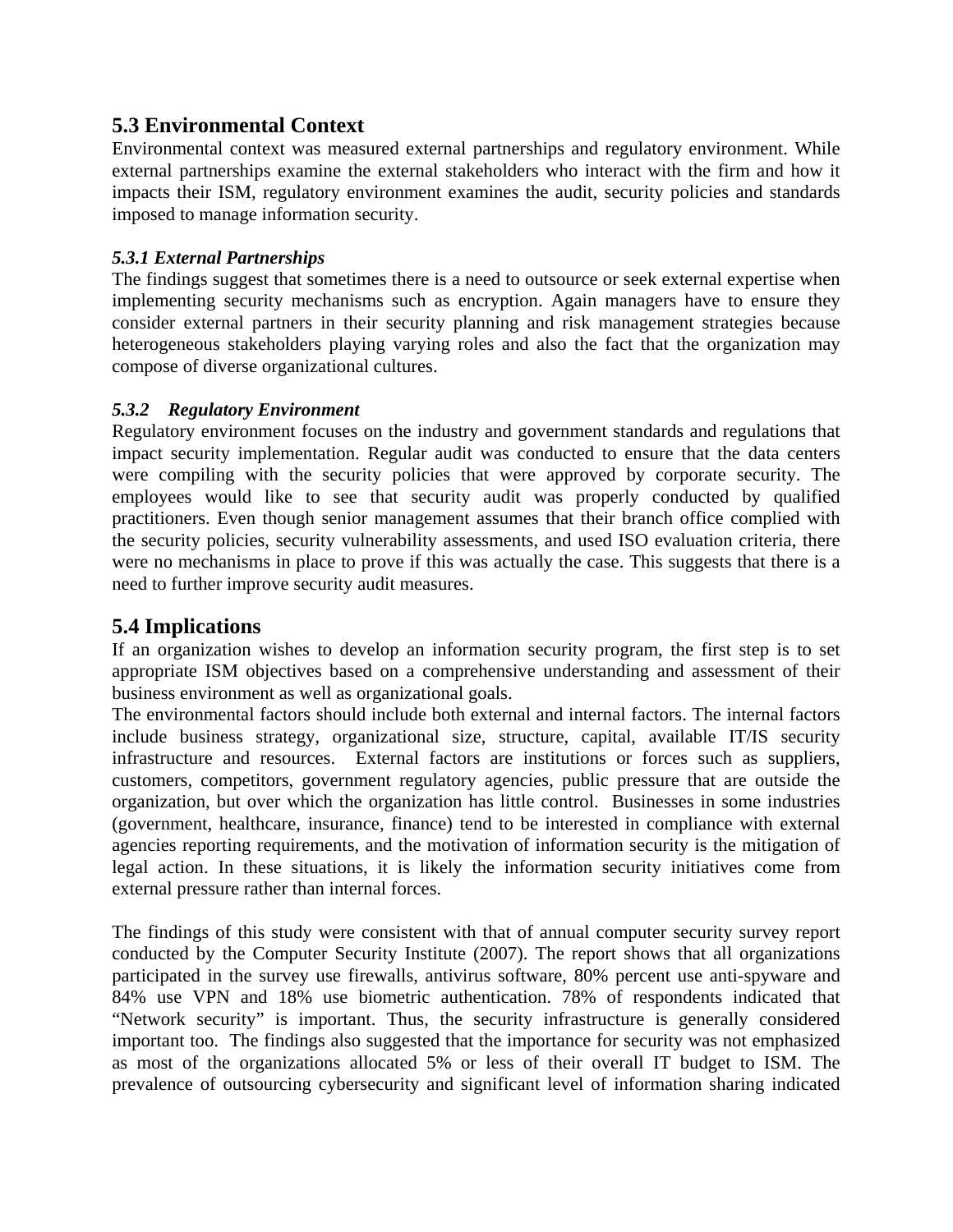external partners are important in ISM. Last, the survey also found that "legal issues and compliance" was one of the top concerns for the respondents.

## **6. Conclusions**

In this paper we proposed a conceptual model showing the determinants of ISM objectives based on previous studies on contingency based theory and the technological, organizational and environmental framework. Then we tested the model via open ended questionnaire with 120 certified IS professionals. The qualitative analysis paved the way to different categories of determinant factors for ISM from technological, organizational and environmental perspectives leading to effective ISM. We highlighted the key findings from each of these categories and suggested ways on how IS practitioners can enforce these factors in ISM analysis.

The paper contributes to theory as it extends previous studies by applying the technological, organizational and environmental factors that impact security management. It contributes to practice as it increases the awareness and importance of information security management and how businesses can survive in today's competitive and uncertain web environments. Further, we discuss the implications of this study and provide suggestions and recommendations that future IS practitioners could use.

## *References*

- Andres, H. P., and Zmud, R. W., (2002). A Contingency Approach to Software Project Coordination, *Journal of Management Information Systems*, (18)3, 41-70.
- Bailey, J. and Pearson, S. (1983). Development of a tool for measuring and analyzing computer user satisfaction. *Management Science,* 29, 530-545.
- Baroudi, J. J., Olson, M. H., and Ives, B. (1986). An Empirical Study of the Impact of User Involvement on System Usage and Information Satisfaction. Communications of the ACM, (29)3.
- Becerra-Fernandez, I., and Sabherwal, R. (2001). Organization Knowledge Management: A Contingency Perspective, J*ournal of Management Information Systems,* (18)1, 23-55.
- Blackwell, E. (1998). Building a solid foundation for intranet security, *Information Systems Management*, Spring 1998, (15)2, p26, 8p.
- Boykin, P. O. (2003). Practical Cryptography and Internet Applications, Classnotes (Powerpoint slides) Accessed on Feb. 25 2003,at

http://www.ee.ucla.edu/~boykin/crypto\_course/crypto\_alg.ppt.

- Byrnes, F. C. and Proctor, P. (2002). Information Security Must Balance Business Objectives (Article is provided courtesy of Prentice Hall PTR), InformIT.com, MAY 24, 2002.
- Chang, S. E., and Ho, C. B., 2006 Organizational factors to the effectiveness of implementing information security management, *Industrial Management & Data Systems*, (106)3, pp. 345  $-361.$
- Chau, P. Y. K and Tam, K. Y. (1997) Factors Affecting the Adoption of Open Systems: An Exploratory Study, *MIS Quarterly*, (21)1, pp. 1-24.
- Dhillon, G. and Torzadeh G. (2006) Value-focused assessment of information system security in organizations, *Information Systems Journal.* (16), pp. 293-314.
- Donaldson, L., (1995). American anti-management theories of organization: a critique of paradigm proliferation. New York: Cambridge University Press.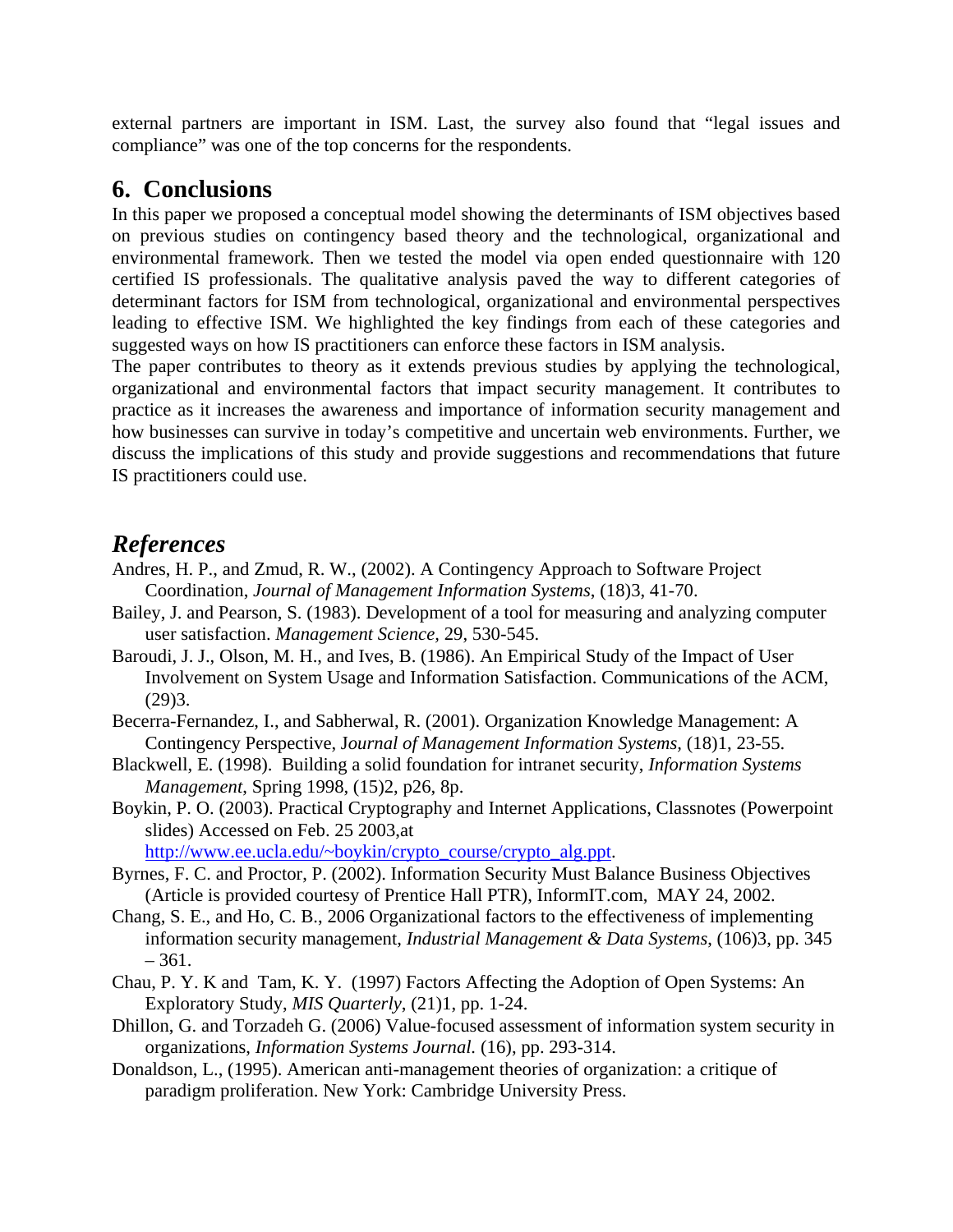- Drevin, L., Kruger, H. and Steyn, T. (2006) Value-Focused Assessment of Information Communication and Technology Security Awareness in an Academic Environment, Security and Privacy in Dynamic Environments, Springer Boston ISBN: 978-0-387-33405-9. pp. 448-453.
- EarthWeb, (2003). IT management, (digital) Accessed on April 25, 2003. at http://itmanagement.webopedia.com/TERM/N/nonrepudiation.html.
- Fried, L., (1994). Information security and new technology, *Information Systems Management*, Summer 1994, (11)3, p57-64.
- Hutt, A. E., Bosworth, S., and Hoyt, D. B. (1995). Computer Security Handbook, Wiley.
- Karlene, H. R., & Martha, G., (1995). Organization, Technology and Structuring, in Stewart R. C., Cyntha H., and Walter R. (editors), Handbook of Organization Studies. SAGE Publications, London. p.409-423.
- Keeney, R. L. (1992) Value-focused thinking. Harvard University Press, Cambridge, MA. USA.
- Landis, J., & Koch, G.G. (1977). The measurement of observer agreement for categorical data. Biometrics, 33, 159-174.
- Lee, C. C. and Grover, V. (2000). Exploring Mediation Between Environmental and Structural Attributes: The Penetration of Communication Technologies in Manufacturing Organizations, *Journal of Management Information Systems*, (16)3, 187-213.
- Locke, E. A., and Latham, G. P. (1990). A theory of goal setting and task performance. Englewood Cliffs, NJ: Prentice-Hall.
- Nidumolu, S. R. (1996). A Comparison of the Structural Contingency and Risk-based Perspectives on Coordination in Software-Development Project, *Journal of Management Information Systems*, (13)2, 77-113.
- Nosworthy, J.D. (2000). Implementing Information Security in the 21st century Do you have the balancing factors? *Computers and Security.* (19)4.
- Peltier, T. R. (2003). Preparing for ISO 17799, Security Management Practices, Janurary/February 2003, p21-28.
- Rushing, William A. (1976). Organizations and Beyond, Lexington Books D.C. Heath and Company Lexington, Massachusetts, 1976.
- Richardson, R. (2007) CSI/FBI Computer Crime and Security Survey. Accessed at http://www.gocsi.com/
- Thong, J. Y. L. 1999. An integrated model of information systems adoption in small business. *Journal of Management Inform. Systems,* (15)4. pp: 187–214.
- Tippett, P. (2002). *Is IT Overspending on Security?* November 20, 2002, CNET Networks, INC. Accessed at http://news.com.com/2010-1071-966448.html.
- Tornatzky, L. G., M. Fleischer. 1990. *The Processes of Technological Innovation.* Lexington Books, Lexington, MA.
- Von Solms, R. 1998. Information Security Management (2): guidelines to the management of information technology security (GMITS). *Information Management & Computer Security.* (6)5. pp.221-223.
- Zhu, K. and Kraemer, K. L. (2005) Post-Adoption Variations in Usage and Value of E-Business by Organizations. *Information Systems Research,* (16)1, pp. 61–84.
- Zhu, K., Kraemer, K. L., and Xu, S. (2006) The Process of Innovation Assimilation by Firms in Different Countries: A Technology Diffusion Perspective on E-Business. *Management Science* (52)10, pp. 1557–1576.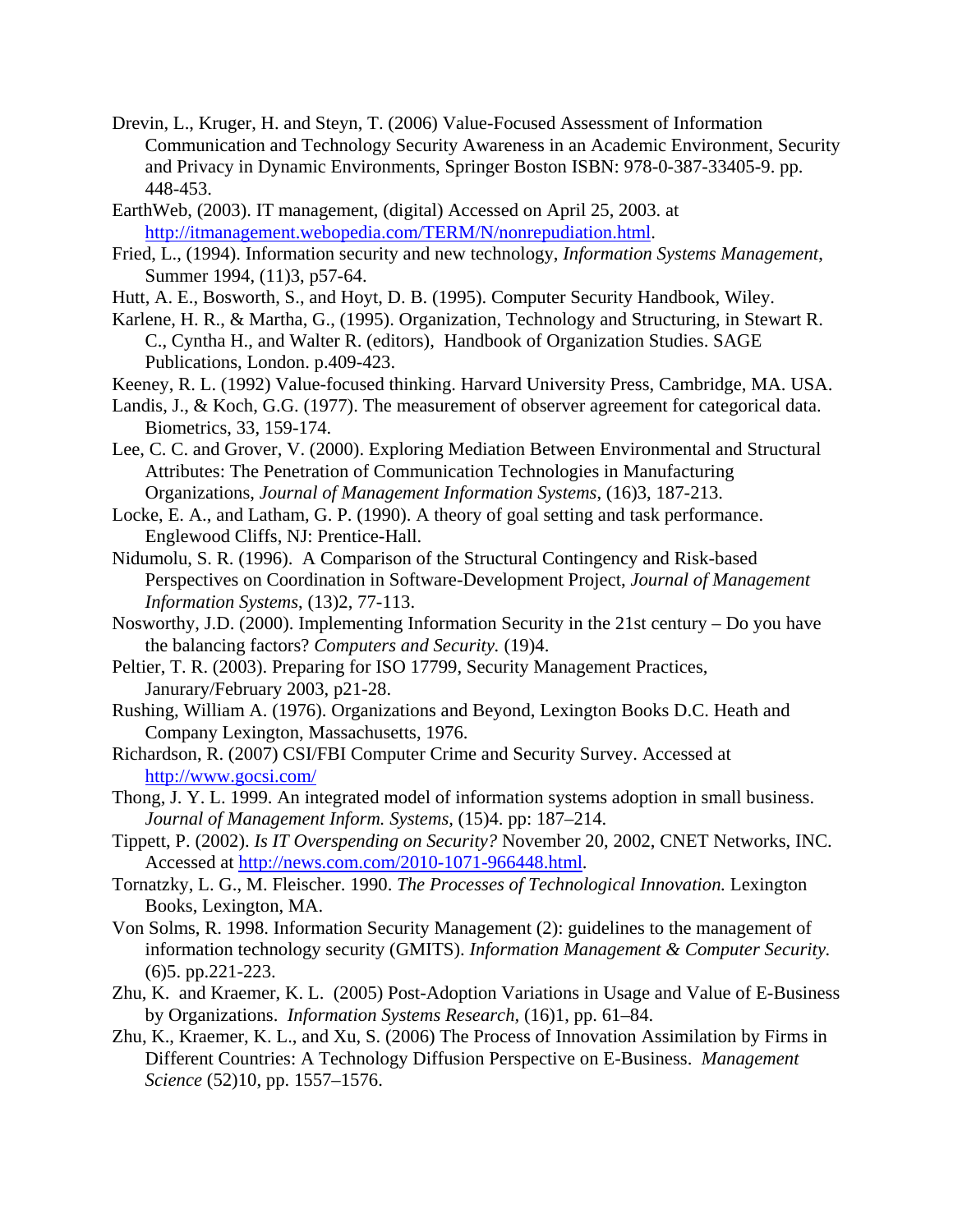| Category         | $\sim$ $\sim$ $\sim$ $\sim$ $\sim$ $\sim$<br><b>Definition/items</b>                          |
|------------------|-----------------------------------------------------------------------------------------------|
| Confidentiality  | Ensuring that information is not accessed by unauthorized people.                             |
|                  | Servers with highly classified information reside on an isolated network.                     |
|                  | Physical access to servers is strictly controlled.                                            |
|                  | Confidential data is encrypted before being transmitted.                                      |
|                  | Employee and customers' privacy is appropriately handled.                                     |
|                  | Users do not share accounts.                                                                  |
|                  | Users take responsibility to protect their data.                                              |
|                  | Information is shared only among authorized entities.                                         |
|                  | Information is protected or secured from unauthorized use.                                    |
| Integrity        | Ensuring that the completeness, wholeness, and readability of information are unchanged by    |
|                  | unauthorized persons in a way that is not detectable by authorized users.                     |
|                  | Only the administrators can change files.                                                     |
|                  | All systems must have anti-virus software present.                                            |
|                  | Any new data copied on a server must be logged.                                               |
|                  | The company should be honest to its partners.                                                 |
|                  | The information should be trusted and reliable.                                               |
|                  | The information should be complete.                                                           |
| Availability     | Ensuring that a system is accessible and usable upon demand by an authorized entity, usually  |
|                  | through redundancy.                                                                           |
|                  | The systems are accessible when needed by those who need them.                                |
|                  | Backup must be available.                                                                     |
|                  | The company should have redundancy in hardware (e.g. power supply and hard-drive)             |
|                  | All servers must be continuously available.                                                   |
| Accountability   | Ensuring that activities on a system can be traced to individuals who may then be held        |
|                  | responsible for their actions.                                                                |
|                  | All account security events must be logged.                                                   |
|                  | All confidential file access activities must be logged                                        |
|                  | All confidential data transfer must use authentication system to identify users.              |
|                  | All connections through the secured access point must be logged.                              |
| Authentication & | Ensuring that users are the persons they claim to be and the sender of a message cannot later |
| Non-repudiation  | deny having sent the message or the recipient cannot deny having received the message.        |
|                  | Using password authentication                                                                 |
|                  | Making it impossible for an unauthorized user to access the network.                          |
|                  | Using biometrics such as fingerprint, eye-scan or face-recognition.                           |
|                  | Using systems that a party cannot subsequently repudiate (reject) a transaction.              |
|                  | All parties to a transaction must be confident that the transaction is secure.                |

**Appendix A Items for Security Objectives** 

#### **APPENDIX B Response classification instrument**

*Instructions:* Below is a table with each row identifies as A, B, C, D, E, F, G, and H, which are corresponding to the definitions provided. Based on the definitions, assign each response to the corresponding letter in the table below by indicating the response number in the right column after the letter. In some cases, a response may relevant to more than a single category. If this occurs, repeat the appropriate response number in all relevant rows.